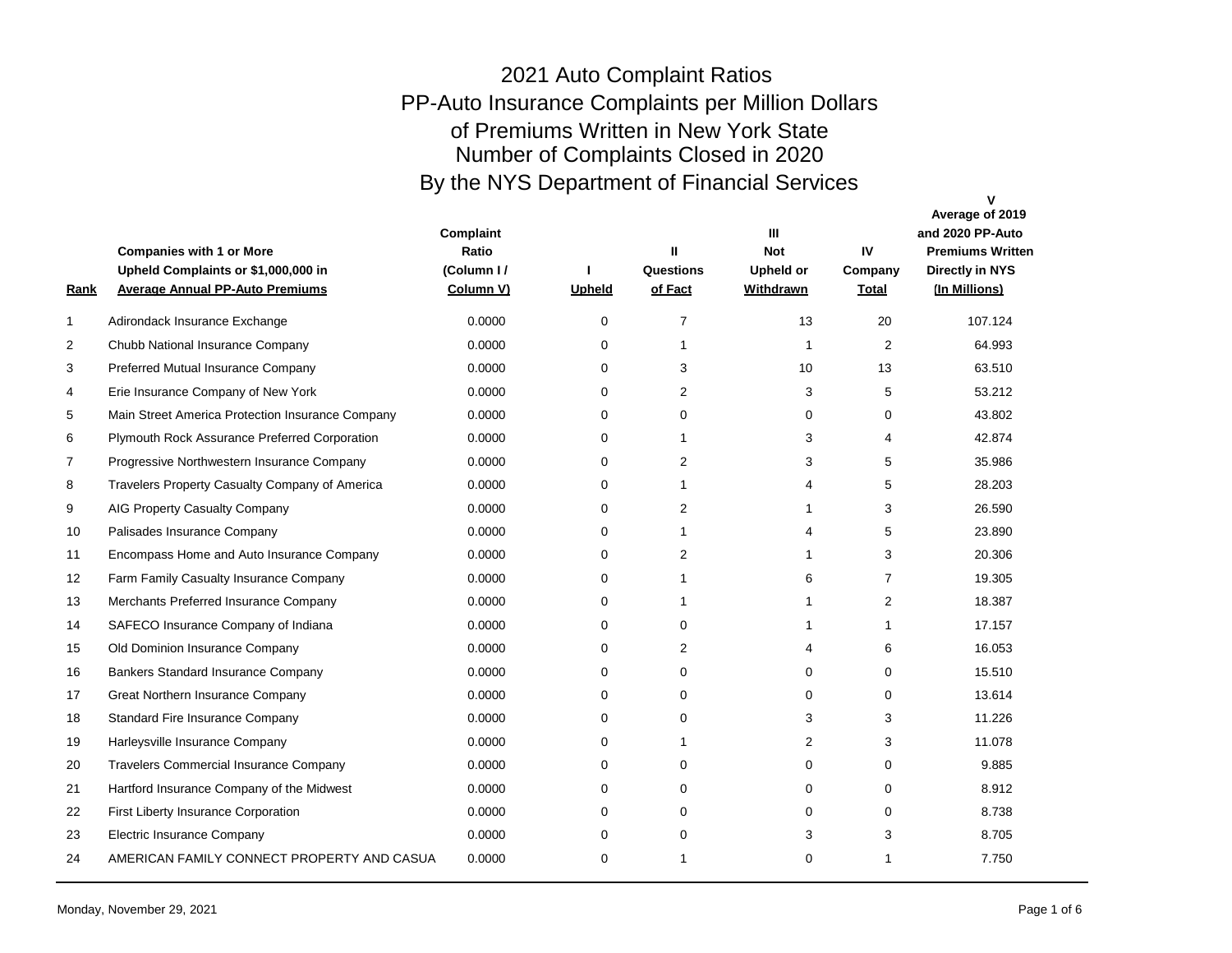| <u>Rank</u> | <b>Companies with 1 or More</b><br>Upheld Complaints or \$1,000,000 in<br><b>Average Annual PP-Auto Premiums</b> | Complaint<br>Ratio<br>(Column I/<br>Column V) | <b>Upheld</b> | Ш<br>Questions<br>of Fact | $\mathbf{m}$<br><b>Not</b><br><b>Upheld or</b><br>Withdrawn | IV<br>Company<br><b>Total</b> | v<br>Average of 2019<br>and 2020 PP-Auto<br><b>Premiums Written</b><br><b>Directly in NYS</b><br>(In Millions) |
|-------------|------------------------------------------------------------------------------------------------------------------|-----------------------------------------------|---------------|---------------------------|-------------------------------------------------------------|-------------------------------|----------------------------------------------------------------------------------------------------------------|
| 25          | Main Street America Assurance Company                                                                            | 0.0000                                        | $\Omega$      | $\mathbf 1$               | 3                                                           | 4                             | 7.272                                                                                                          |
| 26          | Economy Premier Assurance Company                                                                                | 0.0000                                        | $\Omega$      | $\Omega$                  | 1                                                           | $\mathbf{1}$                  | 7.065                                                                                                          |
| 27          | Chubb Indemnity Insurance Company                                                                                | 0.0000                                        | $\Omega$      | $\mathbf 1$               | 1                                                           | 2                             | 7.032                                                                                                          |
| 28          | Countryway Insurance Company                                                                                     | 0.0000                                        | 0             | $\mathbf 0$               | 1                                                           | $\mathbf{1}$                  | 6.657                                                                                                          |
| 29          | Central Mutual Insurance Company                                                                                 | 0.0000                                        | $\Omega$      | $\mathbf 1$               | 1                                                           | $\overline{2}$                | 6.564                                                                                                          |
| 30          | Unitrin Preferred Insurance Company                                                                              | 0.0000                                        | $\mathbf 0$   | $\mathbf 0$               | 1                                                           | $\mathbf{1}$                  | 6.041                                                                                                          |
| 31          | American Modern Home Insurance Company                                                                           | 0.0000                                        | $\mathbf 0$   | $\Omega$                  | 0                                                           | $\mathbf 0$                   | 5.917                                                                                                          |
| 32          | Phoenix Insurance Company                                                                                        | 0.0000                                        | 0             | $\mathbf 0$               | 0                                                           | $\mathbf 0$                   | 5.631                                                                                                          |
| 33          | Unitrin Auto and Home Insurance Company                                                                          | 0.0000                                        | $\mathbf 0$   | $\Omega$                  | 0                                                           | $\mathbf 0$                   | 5.557                                                                                                          |
| 34          | Unitrin Direct Insurance Company                                                                                 | 0.0000                                        | 0             | $\mathbf 0$               | 0                                                           | $\mathbf 0$                   | 5.546                                                                                                          |
| 35          | State National Insurance Company, Inc.                                                                           | 0.0000                                        | $\mathbf 0$   | $\mathbf 0$               | 0                                                           | $\mathbf 0$                   | 5.497                                                                                                          |
| 36          | Republic-Franklin Insurance Company                                                                              | 0.0000                                        | 0             | $\mathbf 0$               | 1                                                           | $\mathbf{1}$                  | 5.147                                                                                                          |
| 37          | National General Assurance Company                                                                               | 0.0000                                        | 0             | 4                         | 2                                                           | 6                             | 5.136                                                                                                          |
| 38          | Pacific Employers Insurance Company                                                                              | 0.0000                                        | 0             | 0                         | 0                                                           | $\mathbf 0$                   | 5.107                                                                                                          |
| 39          | <b>Allstate Indemnity Company</b>                                                                                | 0.0000                                        | $\Omega$      | $\Omega$                  | 10                                                          | 10                            | 5.071                                                                                                          |
| 40          | 21st Century North America Insurance Company                                                                     | 0.0000                                        | $\Omega$      | $\Omega$                  | $\Omega$                                                    | $\Omega$                      | 4.939                                                                                                          |
| 41          | Encompass Insurance Company of America                                                                           | 0.0000                                        | $\Omega$      | $\Omega$                  | $\Omega$                                                    | $\Omega$                      | 4.876                                                                                                          |
| 42          | Automobile Insurance Company of Hartford, Connecticut                                                            | 0.0000                                        | 0             | $\Omega$                  | 1                                                           | $\mathbf{1}$                  | 4.850                                                                                                          |
| 43          | <b>NGM Insurance Company</b>                                                                                     | 0.0000                                        | $\Omega$      | $\Omega$                  | 0                                                           | $\Omega$                      | 4.807                                                                                                          |
| 44          | TravCo Insurance Company                                                                                         | 0.0000                                        | 0             | 0                         | 1                                                           | 1                             | 4.281                                                                                                          |
| 45          | <b>Sterling Insurance Company</b>                                                                                | 0.0000                                        | $\Omega$      | $\Omega$                  | 0                                                           | $\Omega$                      | 4.072                                                                                                          |
| 46          | <b>Encompass Indemnity Company</b>                                                                               | 0.0000                                        | $\mathbf 0$   | $\mathbf 0$               | 0                                                           | $\mathbf 0$                   | 3.573                                                                                                          |
| 47          | Nationwide Assurance Company                                                                                     | 0.0000                                        | $\mathbf 0$   | $\mathbf{1}$              | $\Omega$                                                    | $\mathbf{1}$                  | 3.509                                                                                                          |
| 48          | Amica Property and Casualty Insurance Company                                                                    | 0.0000                                        | $\Omega$      | $\Omega$                  | $\Omega$                                                    | $\Omega$                      | 3.320                                                                                                          |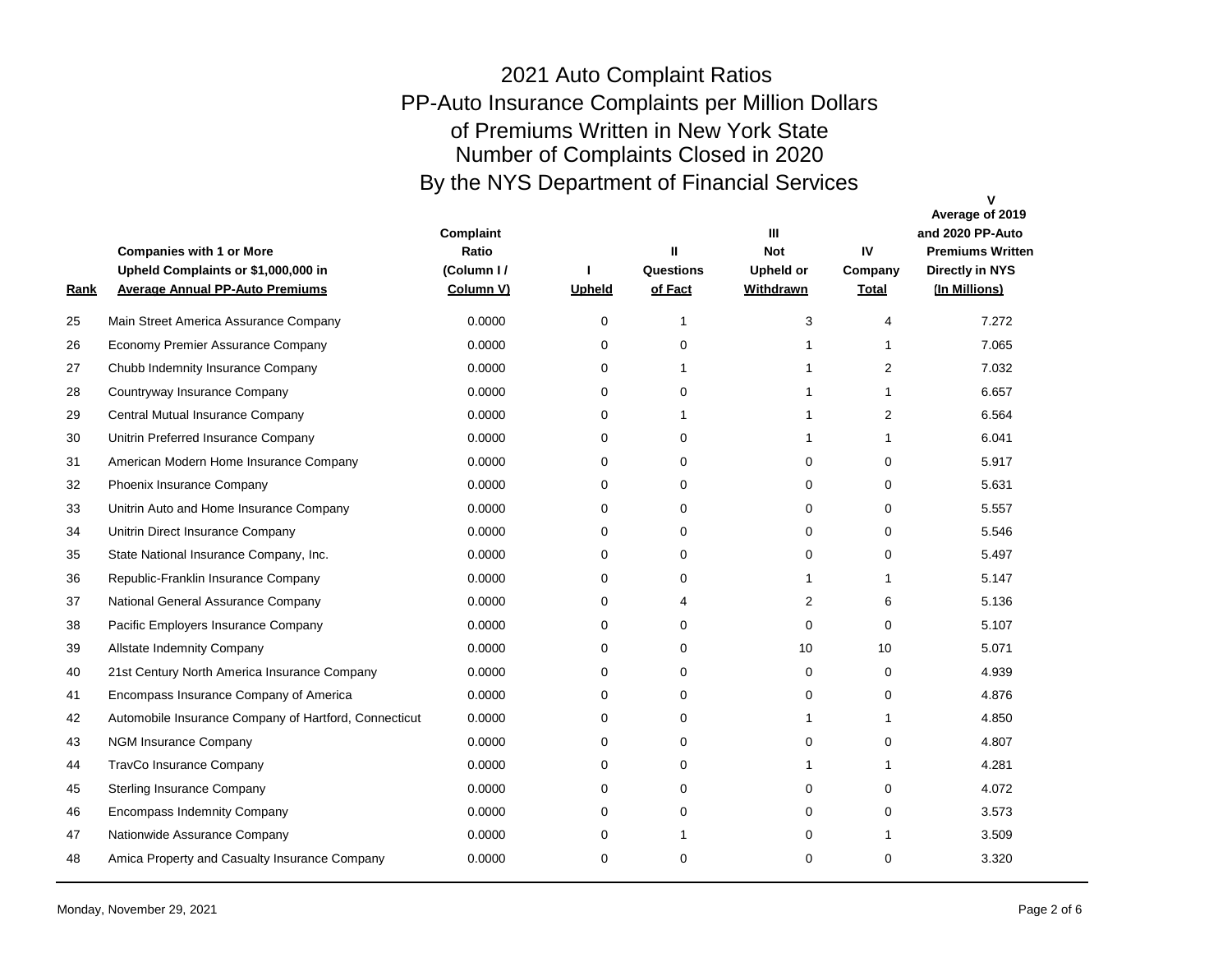| <u>Rank</u> | <b>Companies with 1 or More</b><br>Upheld Complaints or \$1,000,000 in<br><b>Average Annual PP-Auto Premiums</b> | Complaint<br>Ratio<br>(Column I/<br>Column V) | Upheld       | Ш<br>Questions<br>of Fact | $\mathbf{m}$<br><b>Not</b><br><b>Upheld or</b><br><b>Withdrawn</b> | IV<br>Company<br><b>Total</b> | $\mathbf v$<br>Average of 2019<br>and 2020 PP-Auto<br><b>Premiums Written</b><br><b>Directly in NYS</b><br>(In Millions) |
|-------------|------------------------------------------------------------------------------------------------------------------|-----------------------------------------------|--------------|---------------------------|--------------------------------------------------------------------|-------------------------------|--------------------------------------------------------------------------------------------------------------------------|
| 49          | Charter Oak Fire Insurance Company                                                                               | 0.0000                                        | $\Omega$     | $\Omega$                  | $\mathbf{1}$                                                       | $\mathbf{1}$                  | 2.444                                                                                                                    |
| 50          | Vigilant Insurance Company                                                                                       | 0.0000                                        | $\Omega$     | $\Omega$                  | 0                                                                  | $\Omega$                      | 2.102                                                                                                                    |
| 51          | Insurance Company of the State of Pennsylvania                                                                   | 0.0000                                        | $\Omega$     | $\Omega$                  | 2                                                                  | $\overline{2}$                | 1.968                                                                                                                    |
| 52          | Ironshore Indemnity Inc.                                                                                         | 0.0000                                        | $\Omega$     | $\Omega$                  | $\mathbf 0$                                                        | $\mathbf 0$                   | 1.963                                                                                                                    |
| 53          | Farmers New Century Insurance Company                                                                            | 0.0000                                        | $\Omega$     | $\Omega$                  | $\mathbf 0$                                                        | $\Omega$                      | 1.953                                                                                                                    |
| 54          | 21st Century Advantage Insurance Company                                                                         | 0.0000                                        | $\mathbf 0$  | $\mathbf 0$               | 2                                                                  | 2                             | 1.716                                                                                                                    |
| 55          | American Family Home Insurance Company                                                                           | 0.0000                                        | $\mathbf 0$  | $\Omega$                  | $\mathbf 0$                                                        | $\Omega$                      | 1.556                                                                                                                    |
| 56          | Hartford Accident and Indemnity Company                                                                          | 0.0000                                        | $\mathbf 0$  | $\mathbf 0$               | 2                                                                  | $\overline{2}$                | 1.359                                                                                                                    |
| 57          | United Farm Family Insurance Company                                                                             | 0.0000                                        | 0            | $\mathbf 0$               | $\mathbf 0$                                                        | $\mathbf 0$                   | 1.310                                                                                                                    |
| 58          | Citizens Insurance Company of America                                                                            | 0.0000                                        | $\Omega$     | $\Omega$                  | $\mathbf{1}$                                                       | $\mathbf{1}$                  | 1.222                                                                                                                    |
| 59          | <b>Travelers Indemnity Company</b>                                                                               | 0.0000                                        | $\mathbf 0$  | $\mathbf 0$               | $\mathbf{1}$                                                       | $\mathbf{1}$                  | 1.202                                                                                                                    |
| 60          | Property and Casualty Insurance Company of Hartford                                                              | 0.0000                                        | 0            | 0                         | $\mathbf 0$                                                        | $\mathbf 0$                   | 1.183                                                                                                                    |
| 61          | <b>Blue Ridge Indemnity Company</b>                                                                              | 0.0000                                        | 0            | 0                         | $\mathbf 0$                                                        | 0                             | 1.136                                                                                                                    |
| 62          | Berkley Insurance Company                                                                                        | 0.0000                                        | 0            | $\Omega$                  | 0                                                                  | 0                             | 1.114                                                                                                                    |
| 63          | <b>Travelers Casualty Company of Connecticut</b>                                                                 | 0.0000                                        | $\Omega$     | $\Omega$                  | $\Omega$                                                           | $\Omega$                      | 1.084                                                                                                                    |
| 64          | Progressive Specialty Insurance Company                                                                          | 0.0076                                        | 2            | 15                        | 31                                                                 | 48                            | 262.913                                                                                                                  |
| 65          | <b>GEICO Indemnity Company</b>                                                                                   | 0.0080                                        | 9            | 32                        | 159                                                                | 200                           | 1127.107                                                                                                                 |
| 66          | Travelers Home and Marine Insurance Company                                                                      | 0.0096                                        | -1           | 4                         | $\mathbf 1$                                                        | 6                             | 103.822                                                                                                                  |
| 67          | Garrison Property and Casualty Insurance Company                                                                 | 0.0118                                        | 1            | 3                         | 18                                                                 | 22                            | 84.881                                                                                                                   |
| 68          | Progressive Advanced Insurance Company                                                                           | 0.0131                                        | 6            | 24                        | 85                                                                 | 115                           | 458.715                                                                                                                  |
| 69          | Government Employees Insurance Company                                                                           | 0.0137                                        | 10           | 46                        | 84                                                                 | 140                           | 729.196                                                                                                                  |
| 70          | Hartford Underwriters Insurance Company                                                                          | 0.0139                                        | $\mathbf{1}$ | 5                         | 12                                                                 | 18                            | 71.945                                                                                                                   |
| 71          | Travelers Personal Insurance Company                                                                             | 0.0151                                        | 5            | 6                         | 24                                                                 | 35                            | 331.381                                                                                                                  |
| 72          | Nationwide General Insurance Company                                                                             | 0.0151                                        | 1            | $\overline{2}$            | 14                                                                 | 17                            | 66.015                                                                                                                   |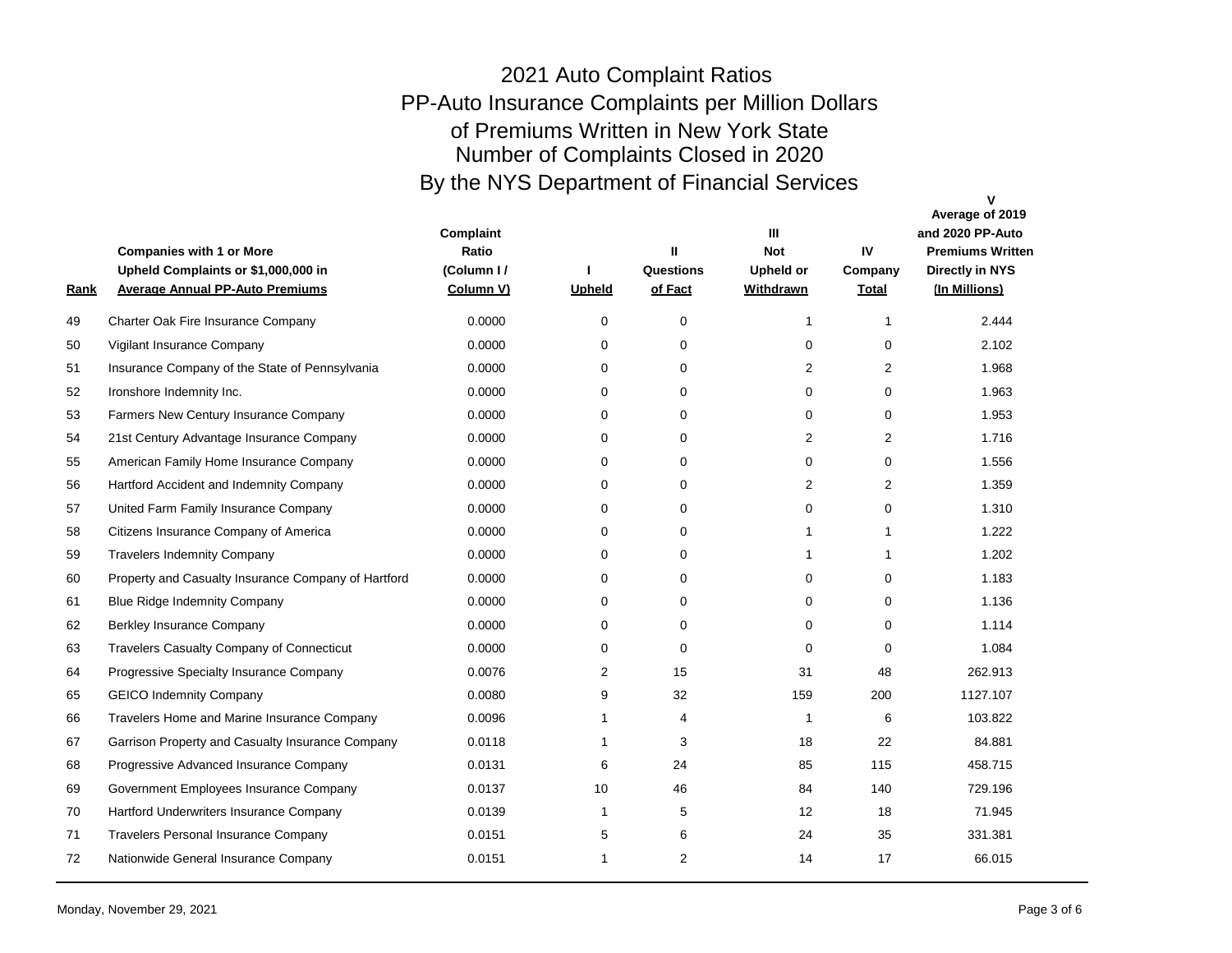| <u>Rank</u> | <b>Companies with 1 or More</b><br>Upheld Complaints or \$1,000,000 in<br><b>Average Annual PP-Auto Premiums</b> | Complaint<br>Ratio<br>(Column I/<br>Column V) | <b>Upheld</b>  | $\mathbf{H}$<br>Questions<br>of Fact | $\mathbf{m}$<br><b>Not</b><br><b>Upheld or</b><br><b>Withdrawn</b> | IV<br>Company<br><b>Total</b> | Average of 2019<br>and 2020 PP-Auto<br><b>Premiums Written</b><br><b>Directly in NYS</b><br>(In Millions) |
|-------------|------------------------------------------------------------------------------------------------------------------|-----------------------------------------------|----------------|--------------------------------------|--------------------------------------------------------------------|-------------------------------|-----------------------------------------------------------------------------------------------------------|
| 73          | A. Central Insurance Company                                                                                     | 0.0157                                        | 1              | 4                                    | 8                                                                  | 13                            | 63.532                                                                                                    |
| 74          | Utica National Insurance Company of Texas                                                                        | 0.0164                                        | 1              | -1                                   | 4                                                                  | 6                             | 60.888                                                                                                    |
| 75          | <b>LM General Insurance Company</b>                                                                              | 0.0170                                        | 9              | 24                                   | 77                                                                 | 110                           | 529.974                                                                                                   |
| 76          | Progressive Max Insurance Company                                                                                | 0.0172                                        | 4              | 18                                   | 42                                                                 | 64                            | 232.026                                                                                                   |
| 77          | Nationwide Affinity Insurance Company of America                                                                 | 0.0188                                        | 2              | 4                                    | 12                                                                 | 18                            | 106.157                                                                                                   |
| 78          | <b>GEICO General Insurance Company</b>                                                                           | 0.0189                                        | 49             | 109                                  | 344                                                                | 502                           | 2588.248                                                                                                  |
| 79          | Farmers Property and Casualty Insurance Company                                                                  | 0.0198                                        | $\mathbf{1}$   | 3                                    | 2                                                                  | 6                             | 50.458                                                                                                    |
| 80          | <b>Travelers Personal Security Insurance Company</b>                                                             | 0.0210                                        | 1              | 0                                    | 6                                                                  | 7                             | 47.516                                                                                                    |
| 81          | <b>Farmers Casualty Insurance Company</b>                                                                        | 0.0216                                        | 1              | 0                                    | $\overline{2}$                                                     | 3                             | 46.236                                                                                                    |
| 82          | American States Insurance Company                                                                                | 0.0227                                        | 3              | 3                                    | 13                                                                 | 19                            | 132.274                                                                                                   |
| 83          | Allstate Fire and Casualty Insurance Company                                                                     | 0.0232                                        | 26             | 59                                   | 131                                                                | 216                           | 1122.431                                                                                                  |
| 84          | New York Central Mutual Fire Insurance Company                                                                   | 0.0244                                        | 8              | 21                                   | 39                                                                 | 68                            | 327.226                                                                                                   |
| 85          | Mid-Century Insurance Company                                                                                    | 0.0263                                        | 2              | 2                                    | 18                                                                 | 22                            | 76.006                                                                                                    |
| 86          | Allmerica Financial Alliance Insurance Company                                                                   | 0.0297                                        | 2              | $\overline{4}$                       | 3                                                                  | 9                             | 67.265                                                                                                    |
| 87          | Progressive Casualty Insurance Company                                                                           | 0.0311                                        | 19             | 30                                   | 93                                                                 | 142                           | 610.082                                                                                                   |
| 88          | Liberty Mutual Fire Insurance Company                                                                            | 0.0316                                        | 5              | 6                                    | 23                                                                 | 34                            | 158.252                                                                                                   |
| 89          | Nationwide Insurance Company of America                                                                          | 0.0319                                        | 1              | $\mathbf 0$                          | 3                                                                  | 4                             | 31.391                                                                                                    |
| 90          | Essentia Insurance Company                                                                                       | 0.0360                                        | $\mathbf{1}$   | 1                                    | $\mathbf 0$                                                        | 2                             | 27.777                                                                                                    |
| 91          | Privilege Underwriters Reciprocal Exchange                                                                       | 0.0364                                        | $\mathbf{1}$   | $\Omega$                             | 0                                                                  | $\mathbf{1}$                  | 27.483                                                                                                    |
| 92          | Nationwide Mutual Insurance Company                                                                              | 0.0371                                        | $\overline{2}$ | $\Omega$                             | 4                                                                  | 6                             | 53.930                                                                                                    |
| 93          | State Farm Mutual Automobile Insurance Company                                                                   | 0.0376                                        | 60             | 113                                  | 191                                                                | 364                           | 1597.288                                                                                                  |
| 94          | Farmers Group Property and Casualty Insurance Company                                                            | 0.0398                                        | 4              | 2                                    | 9                                                                  | 15                            | 100.598                                                                                                   |
| 95          | Integon National Insurance Company                                                                               | 0.0407                                        | $\overline{2}$ | $\overline{7}$                       | 30                                                                 | 39                            | 49.160                                                                                                    |
| 96          | Cincinnati Insurance Company                                                                                     | 0.0412                                        | 1              | $\mathbf{1}$                         | 1                                                                  | 3                             | 24.248                                                                                                    |
|             |                                                                                                                  |                                               |                |                                      |                                                                    |                               |                                                                                                           |

**V**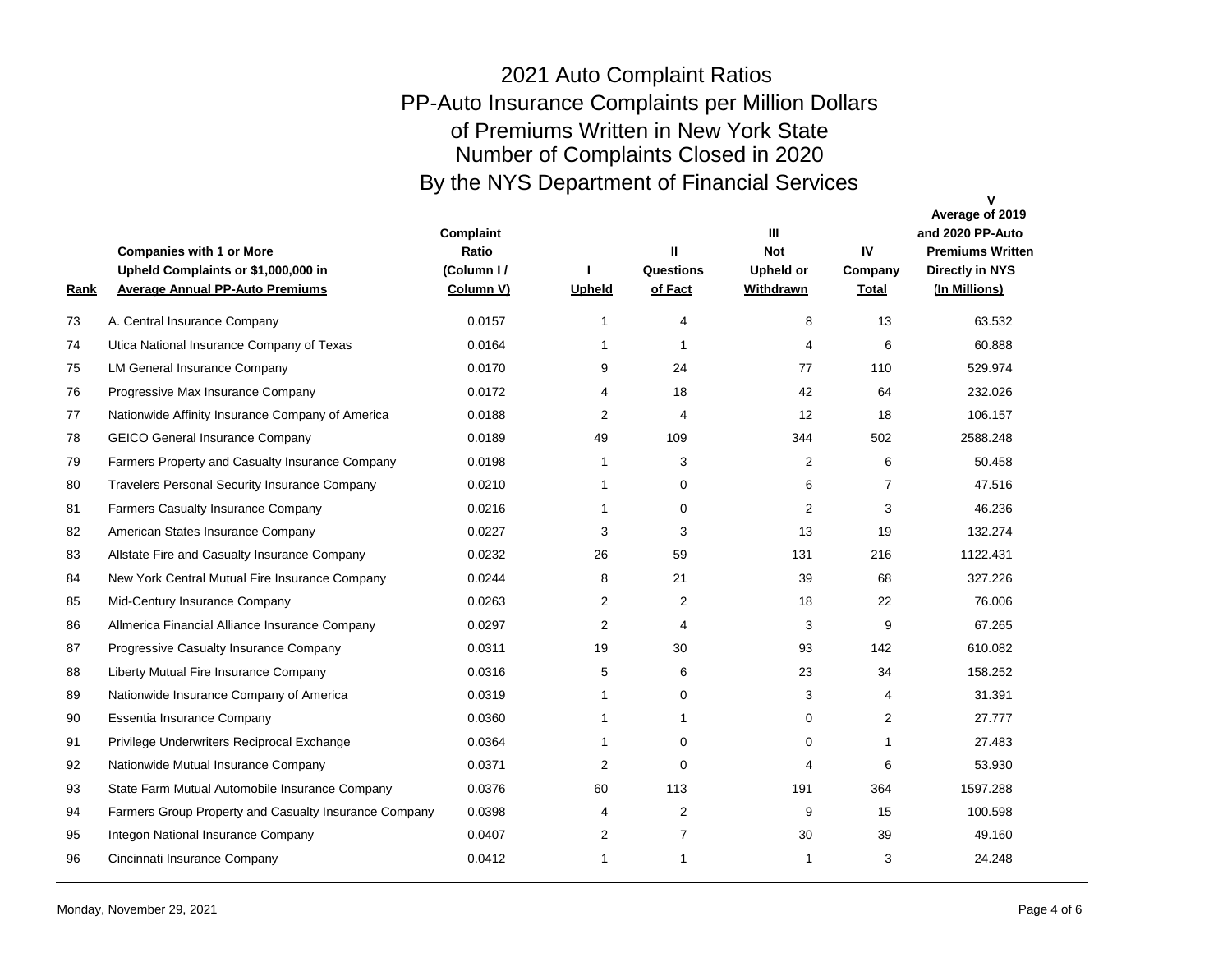|                                                   |                                        | <b>Upheld</b>  | Questions<br>of Fact | <b>Upheld or</b><br><b>Withdrawn</b> | Company<br><b>Total</b> | <b>Directly in NYS</b><br>(In Millions) |
|---------------------------------------------------|----------------------------------------|----------------|----------------------|--------------------------------------|-------------------------|-----------------------------------------|
|                                                   | 0.0415                                 | 5              | 5                    | 8                                    | 18                      | 120.360                                 |
| Erie Insurance Company                            | 0.0416                                 | 3              | 8                    | 13                                   | 24                      | 72.178                                  |
| Mercury Casualty Company                          | 0.0423                                 | 1              | $\mathbf{1}$         | 6                                    | 8                       | 23.635                                  |
| Hartford Insurance Company of Illinois            | 0.0433                                 | 1              | $\mathbf{1}$         | 4                                    | 6                       | 23.117                                  |
| <b>LM Insurance Corporation</b>                   | 0.0487                                 | 1              | $\Omega$             | 6                                    | $\overline{7}$          | 20.533                                  |
| Esurance Property and Casualty Insurance Company  | 0.0535                                 | $\overline{2}$ | 3                    | 16                                   | 21                      | 37.353                                  |
| New South Insurance Company                       | 0.0568                                 | 3              | 10 <sup>1</sup>      | 14                                   | 27                      | 52.793                                  |
| Allstate Insurance Company                        | 0.0597                                 | 32             | 28                   | 79                                   | 139                     | 535.815                                 |
| Allstate Property and Casualty Insurance Company  | 0.0609                                 | 10             | 8                    | 25                                   | 43                      | 164.235                                 |
| Amica Mutual Insurance Company                    | 0.0675                                 | 5              | 2                    | 6                                    | 13                      | 74.033                                  |
| <b>Esurance Insurance Company</b>                 | 0.0680                                 | 3              | 2                    | 14                                   | 19                      | 44.109                                  |
| Hartford Casualty Insurance Company               | 0.0730                                 | $\overline{2}$ | $\Omega$             | 2                                    | 4                       | 27.398                                  |
| Kemper Independence Insurance Company             | 0.0750                                 | 3              | 4                    | 12                                   | 19                      | 39.990                                  |
| Foremost Insurance Company Grand Rapids, Michigan | 0.0750                                 | 1              | $\mathbf 0$          | 3                                    | 4                       | 13.329                                  |
| <b>CSAA General Insurance Company</b>             | 0.0777                                 | 1              | 3                    | 4                                    | 8                       | 12.869                                  |
| <b>USAA Casualty Insurance Company</b>            | 0.0779                                 | 10             | $\overline{7}$       | 27                                   | 44                      | 128.300                                 |
| 21st Century Centennial Insurance Company         | 0.0843                                 | 2              | 2                    | 6                                    | 10                      | 23.733                                  |
| Utica Mutual Insurance Company                    | 0.1010                                 | 1              | $\Omega$             | $\mathbf 0$                          | $\mathbf{1}$            | 9.903                                   |
| Progressive Direct Insurance Company              | 0.1193                                 | $\overline{2}$ | 4                    | 14                                   | 20                      | 16.760                                  |
| National General Insurance Company                | 0.1195                                 | 2              | $\mathbf{1}$         | $\overline{7}$                       | 10                      | 16.737                                  |
| Unitrin Safeguard Insurance Company               | 0.1257                                 | 4              | 3                    | 12 <sup>2</sup>                      | 19                      | 31.829                                  |
| American Bankers Insurance Company of Florida     | 0.1298                                 | 1              | 1                    | $\mathbf{1}$                         | 3                       | 7.705                                   |
| <b>USAA General Indemnity Company</b>             | 0.1310                                 | 14             | 8                    | 21                                   | 43                      | 106.832                                 |
| AMERICAN FAMILY CONNECT INSURANCE COMPANY         | 0.1347                                 | $\overline{2}$ | 1                    | 5                                    | 8                       | 14.844                                  |
|                                                   | United Services Automobile Association |                |                      |                                      |                         |                                         |

**V**